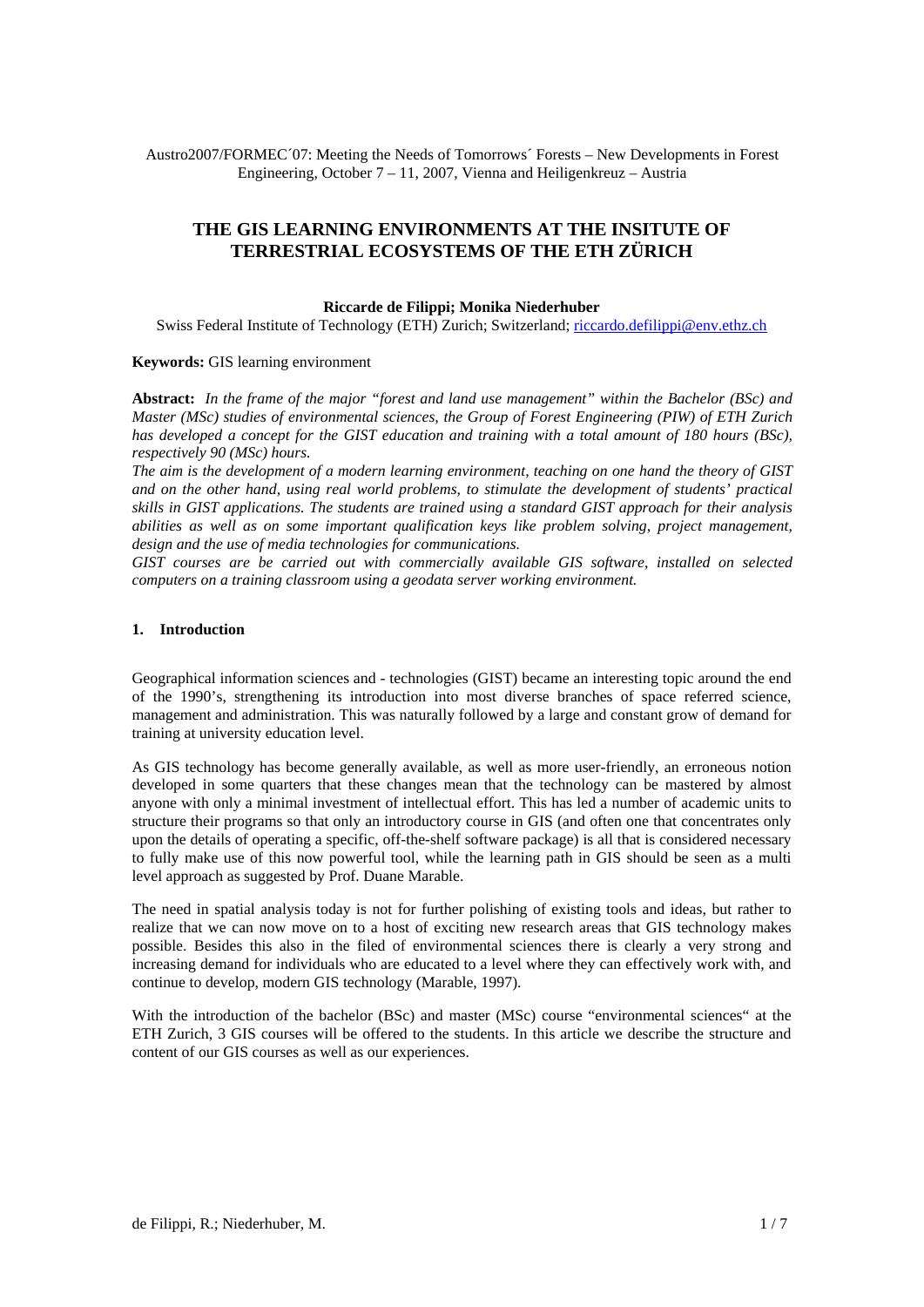### **2. Overview**

The Forest Engineering Group of the Institute of Terrestrial Ecosystems offers three courses for the Bachelor and Master students of environmental sciences at the ETH Zurich:

- 1. Introduction into Geographic Information Science and Technology (GIST), 6<sup>th</sup> semester BSc;
- 2. GIS Case Studies (GISCS),  $6<sup>th</sup>$  semester BSc;
- 3. Spatial Analysis and Modelling  $(SAM)$ ,  $8<sup>th</sup>$  semester MSc.

All three GIS courses have the following teaching aims:

- Providing an understanding of the theoretical and practical-operational, basic knowledge and its application in the area of the geographical information sciences and technologies.
- Acquisition and application of independent analysis skills.
- Appropriation of systematic problem analysis techniques and methods as well as (medium) technical, communicative, cooperative and social capacity to interact in a working group environment.
- Master a method to implement spatial modelling using GIS technology.

## **2.1. Learning philosophy**

The teaching environment used for the three GIS courses is based on a moderate constructive learning philosophy, defined by REINMANN-ROTHMEIER et al. (1997) as follows:

- The courses shall spark interest and motivate the students.
- The conceptual design should allow self-directed learning.
- The courses shall include previous knowledge and integrate this knowledge.
- The acquisition of knowledge shall occur in interaction with other people.

Additionally, due to the integration of a project work, we follow the approach of problem-based, respectively problem-orientated learning, too.

From a cognitive point of view, the courses are orientated on Bloom's taxonomy (BLOOM, 1972), which includes – from the simple recall or knowledge of facts up, to the ability to evaluate something - the following 6 levels: knowledge (level 1), comprehension (level 2), application (level 3), analysis (level 4), synthesis (level 5), and evaluation (level 6).

Considering this taxonomy we can state that our GIST course covers the levels 1 to 3. The GIS Case Study course and the Spatial Analysis and Modelling courses cover all 6 levels.

### **3. BSc courses description**

Based on this philosophy and the above mentioned overall learning objectives, the following two courses have been developed for the BSc:

LV I: Introduction into Geographic Information Science and Technology (GIS)

LV II: GIS Case Studies (GIS-CS)

The selected learning/teaching arrangement is blended-learning and is shown for these two courses in figure 1: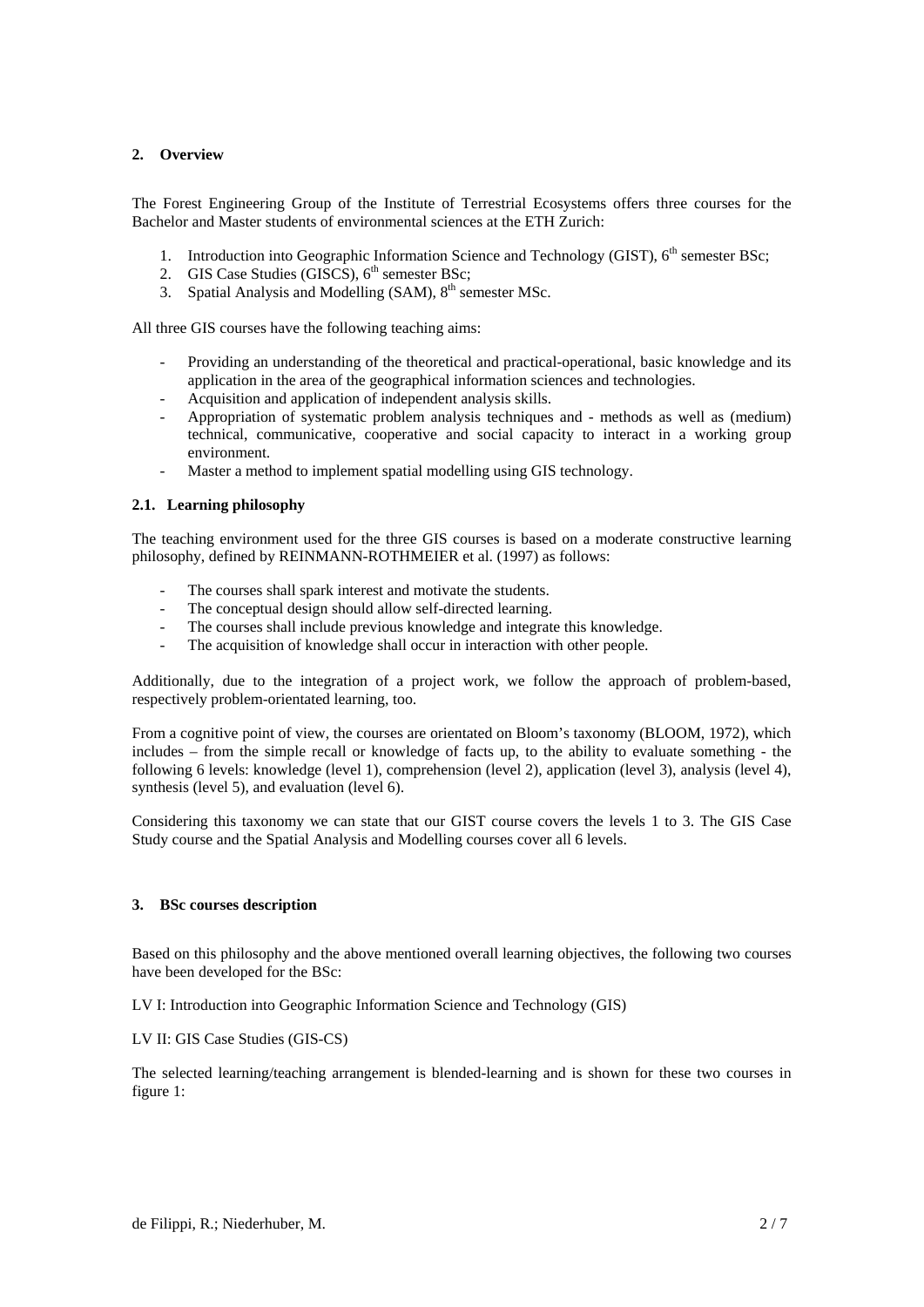

#### **3.1. Course I : Introduction into Geographic information Science and Technology (GIST)**

This course gives the fundamental concepts of Geographic Information Systems (GIS) imparted and subsequently enlarged using practice-related examples. The course is a 5 credit points  $($   $\sim$  150 hours) and is composed by 7 modules. It include plenary lectures (Vorlesung), selected complemented self-study modules (e-learning), detailed instructed exercises (Übungen) and duties (Aufgaben).The aim is to give students the ability to independently solve elementary close to reality problems in the domain of GIS. Within the lectures, interactive elements are integrated in order to assist the students' learning process. The lectures are integrated using selected e-learning lessons. Every theoretical part is followed by one practical exercise explained using a step by step approach. To complete the practical part a realistic problem oriented tasks must be worked and solved by the students independently.

#### **Contents**

Module 1: System Definition

The objective of the first module is to understand the fundamental definitions within the range of geoinformation system, science, and technology. Additionally, an outline on the substantial conditions and components of geoinformation systems and their fundamental functionalities is given.

#### Module 2: Spatial Modelling

Students learn different methods of spatial representation, where these methods differ in principle, how and why a certain spatial representation is determined by the application purpose. Finally the student learn the fundamental characteristics of the vector/raster representation, understand their geometry and the use of their attributes.

#### Module 3: Data Capture

This module gives an overview of the main sources of geographic data: data acquisition methods and data purchase, looking at the fundamental technologies and systems of data acquisition as well as their functionality in principle. The students also get an overview of the most important internet sources for geodata: Geographic data institutions and on-line sources.

#### Module 4: Data Modelling

The fundamental concepts of data base management systems are explained and illustrated in this module. This also gives the tools to understand the relation between spatial representation and data modelling and the importance and function behind a conceptual data model. Part of this lecture is also an introduction to UML (Unified Modelling Language) as a visual language for data modelling, to its fundamental elements (classes, attributes, relations, cardinality, role) as well as proprieties and functions. At the end of the lecture the students are able to use UML on the basis of a simple example.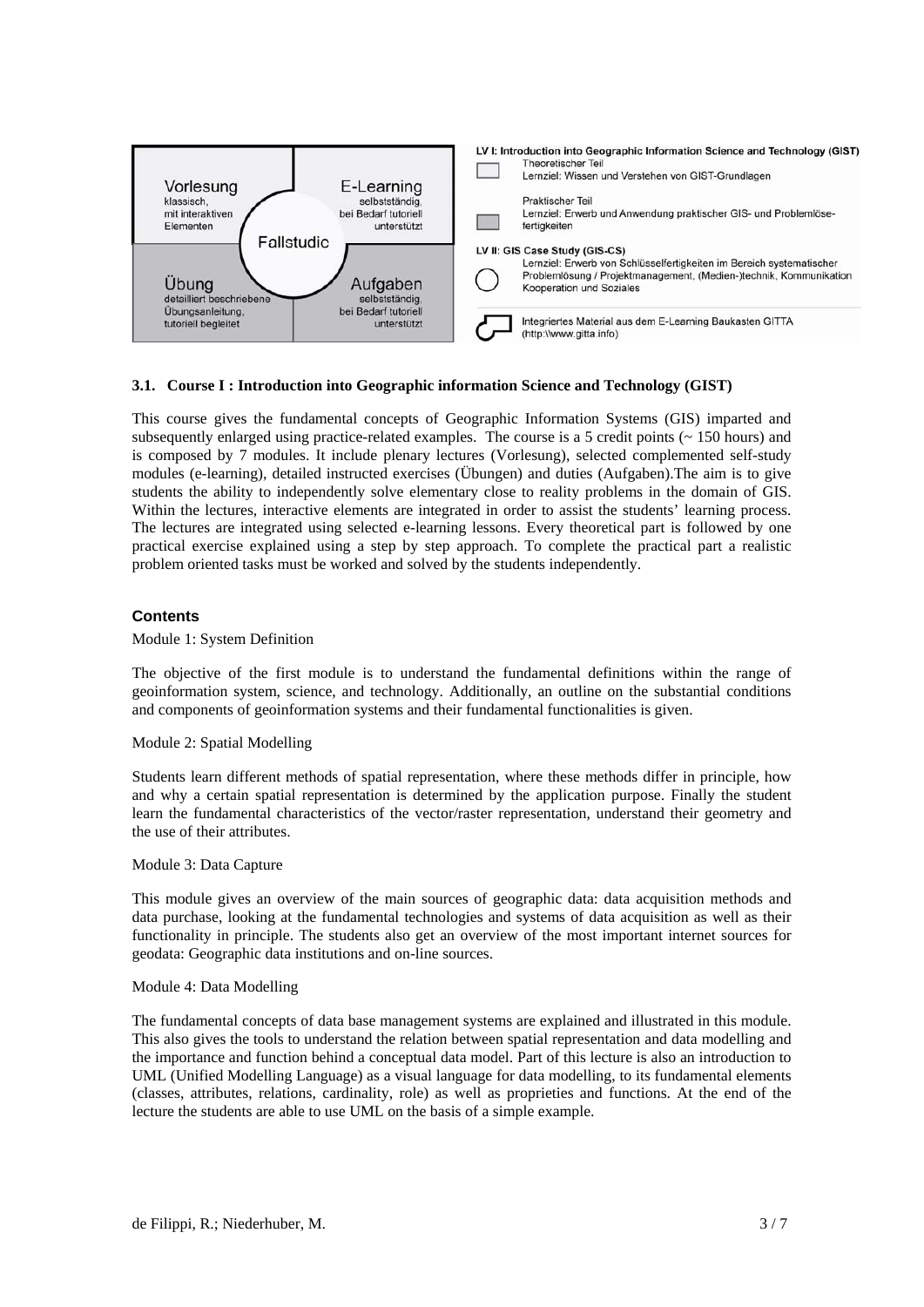#### Module 5: Data Analysis

Within this module, the fundamental purpose of spatial analyses and the most important methods are explored and explained. An overview of fundamental operators of the vector/raster analysis is given including the topological function and relational operators as well as the main raster functions types.

#### Module 6: Data Presentation

In module 6, an introduction to the subject data presentation and cartographic aspects is given. Its emphasis is on topographical cartography and the components required for map development, including graphical design with text and colour by reference to readability rules. A further focus concentrates on cartographic generalization concepts, procedures, and methods. Within the intermediate lessons, thematic map designs as well as mapping with a GIS and cartographic software are discussed.

#### Module 7: GIS in the praxis

An extern expertise is invited as referent to describe his professional experience with GIS in the private sector.

### **3.2. Course II : GIS Case Studies (GISCS)**

Based on the learning contents of GIST, this second GIS course offers a case study on environmental problem. The theme and the structure of the case study help reframe the learning contents of GIST.

The case study is designed as follow: Based on a real problem, the students have to carry out a systematic problem analysis. In a second step, they have to write a project plan, build up a conceptual data model and a data process model. Then the students carry out the analysis and finally, they present and defend their results to the other students within a role-playing game.

### **4. MSc course description**

In the MSc "environmental sciences" course, major "forest and landscape management", the Forest Engineering Group developed the concepts and contents of the course "Spatial analysis and Modeling (SAM)". This course is a 3 credit points (3 ECTS) of 90 hours and continue the development of the contents taught in GIST within the BSc of studies in "environmental sciences".

### **4.1. Course I Spatial Analysis and Modelling (SAM)**

The lectures of "Spatial analysis and modelling (SAM)" have as primary objective to give students a good theoretical knowledge on spatial analysis and modelling and to mediate the use of GIS in this field of application. Besides the theoretical knowledge transfer, the goal of the course is to support the students in a problem-based thinking and working environment. The aim is to give them the tools to use when implementing an operative project using the available technology bringing them to communicate between each other in a co-operation and social contest.

The practical aspect of the course takes advantage of many official geo and spatial data available at the PIW referred to a specific research area, Waegital in canton Schwyz (CH) where many research projects have been carried out in the past. Besides the data availability the area was chosen because taken as reference by the Interdiciplinary Project a field course schedule in the same semester as SAM where students have to answer scientific questions and real land use problematic using GIS.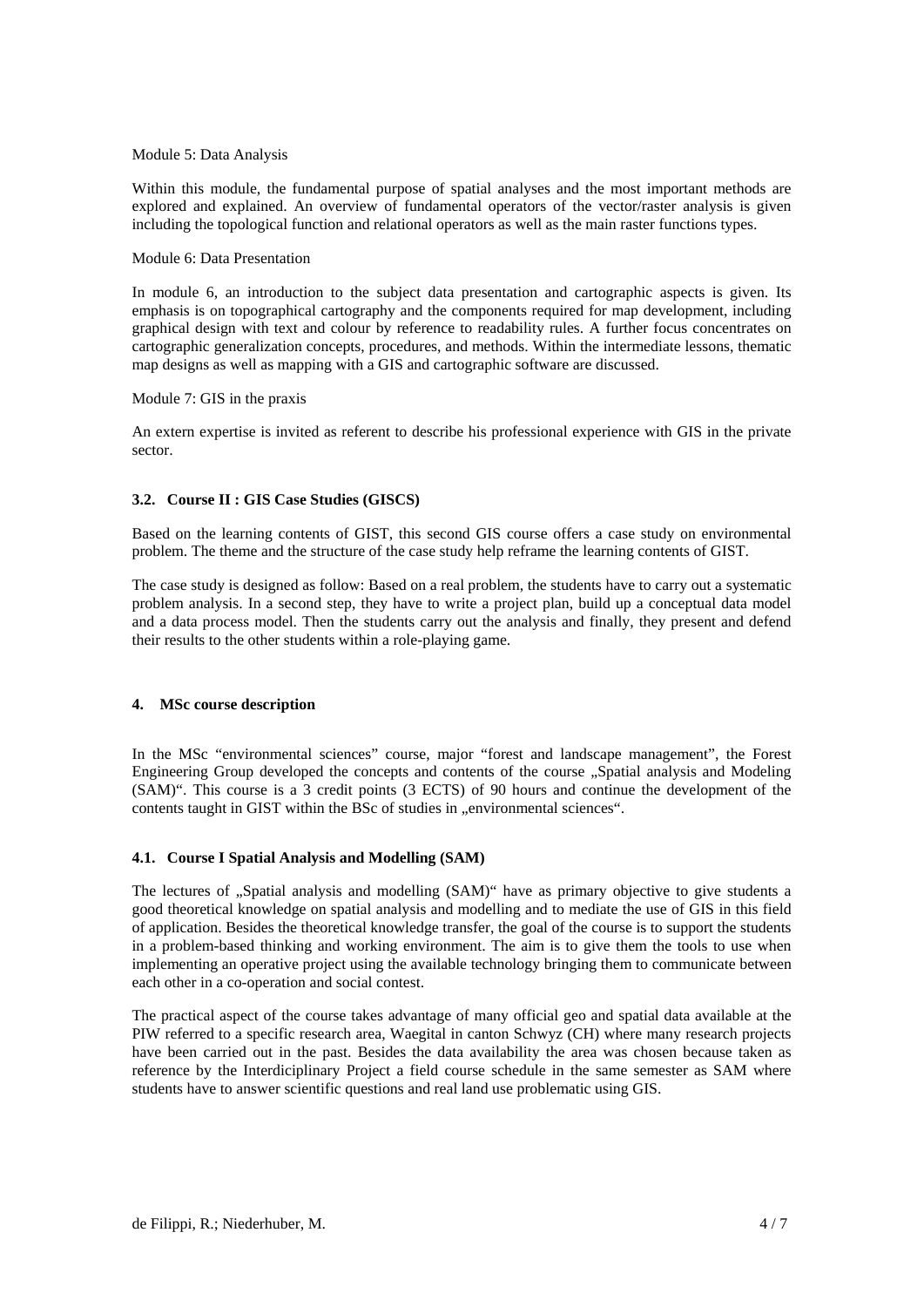

### Fig. 2: Course structure and topics of "Spatial analysis and Modelling"

As shown in figure 2 SAM is subdivided in 4 main modules and a final project. As in the GIST course, the theory is complemented with selected e-learning lessons. Every theoretical part is followed by one practical exercise, in this case not using a step by step approach, but giving the students different open tasks to solve using the learned theory and coaching them with a more interactive approach.

#### **Contents**

Module 1: Geodatabases & topology (data modelling)

This first module generally presents the concept of geodatabases and the 4 steps which can be used to implement a geodata model: a) describe a spatial model, b) extract the elements to implement in the conceptional model, c) define a logical model and d) implement the data in the physical model.

Using the implemented geodatabase the students will define their own geodatabase, and import data from different formats. An overview of the available topology rules to become familiar with the spatial relationships between objects, which will be of use in the following modules, is also given.

Module 2: Modelling data processing

Module 2 deals with the development of models to automate GIS data processing as well as their documentation. The students learn first, to read and understand given models and in a second step they develop their own models and will have to document them.

Module 3: Digital terrain models (DTM) for environmental applications

Here the students get a closer look to this type of geographic data and learn the processes involved in generation, manipulation, interpretation, visualization and some of their application. The students will generate different DTM from a point dataset by means of different algorithms and interpolation techniques, will compare and discuss the calculated surfaces and will select one of the models. The chosen model is corrected using a standard method and the student will utilize it to extract the drainage network of the research area.

Module 4: Minimum cost paths/minimum cost passage analysis

This module concerns the development of spatial models to estimate the accessibility costs and the evaluation of economical measures on the basis of the height and water drainage models calculated in module 3. With the help of practical examples (e.g. modelling of game animal corridors) the students learn how and when it is useful to implement the distance functions, cost functions and minimum cost algorithms.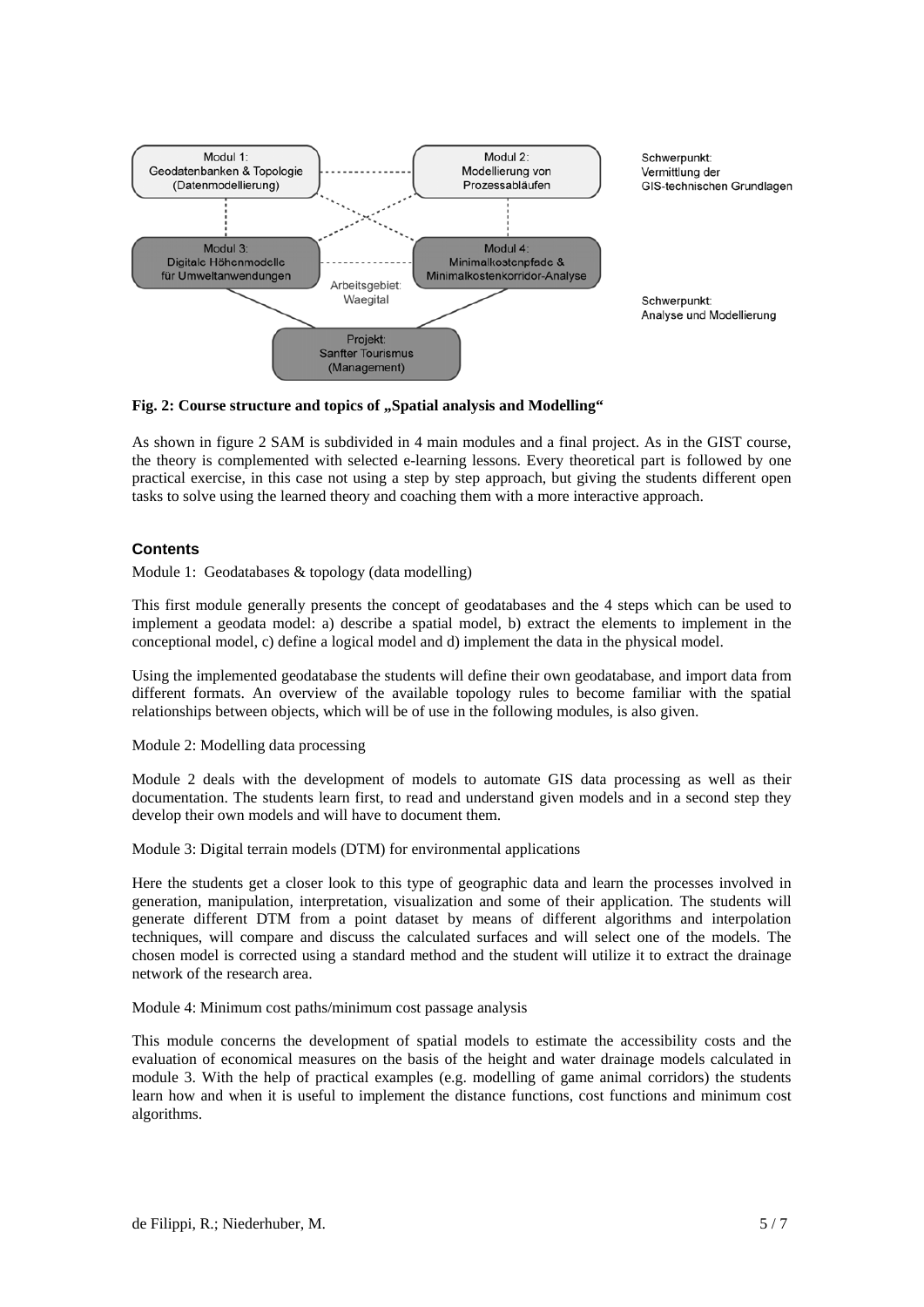While in module 1 and 2 the technical bases, like data structure and data processing, are given to handle the following modules and the implementation of the final project, the emphasis of module 3 and 4 lies in the range of the analysis and modelling of spatial scientific questions. The four modules are directly linked to each another, i.e. the results of a preceding module flow as inputs into the module that follows. Together the four modules build up the theoretical and technical basis for the final project implementation.

#### Project

The topic of the project is the development of a sustainable tourism management plan in order to stimulate tourist flux into the Waegital, finding suitable locations for biking, hiking, and animal observations. With the help of different scenarios the students understand, what is the effect on the distribution of tourists in the investigated area, driven by different type of measures that have to be taken (e.g. plan of new parking lots, restaurants and hiking paths, etc.).

To carry out this analysis the Good Modelling Practice (STOWA/RIZA, 1999) approach is used. This handbook was written in order to stimulate the correct use of models giving a list of steps and guidelines to be followed to perform a truthful implementation of a modelling process.

#### **5. Results**

The evaluation of the written and oral interviews has shown that the students like the selected learning philosophy, in particular the problem-orientated approach within the case study and project work. The students also liked the role-playing game and described their experiences as "interesting and informative in respect to the demands of a future employee" and "informative concerning the grading of the own solution".

Although the students have the possibility to work at home, most of them prefer to attend the fixed time slots, where tutors are available in order to get a fast feedback. Otherwise, small problems like "where to find that tool", "why doesn't that work", "what happens there" takes to much time.

### **6. 6. Outlook**

The future development of the GIS learning environment at the department of environmental sciences can be seen from two points of view.

Technically the focus is putted on the development of a new soft-grid geodatabase infrastructure. The idea is to develop a lighter working environment for the students, accessible via the web. Soft-grid (Microsoft TM) is a software virtualization solution to deliver applications that are never installed, yet securely follow users anywhere, on demand. The Geodata server is a central entity in a multi user GIS environment where geographic information, spatial and non spatial, is stored into an object relational database using different data format. These two elements will define a new GIS environment for didactic purposes, giving students and researchers a new tool to access GIS data and applications using a "virtual" solution and a structure to better manage their GIS data via a real database environment from every internet facility.

On the didactic side a new course which will deal with GIS and web applications and programming tools, is under development and will probably be scheduled in the next year and a half.